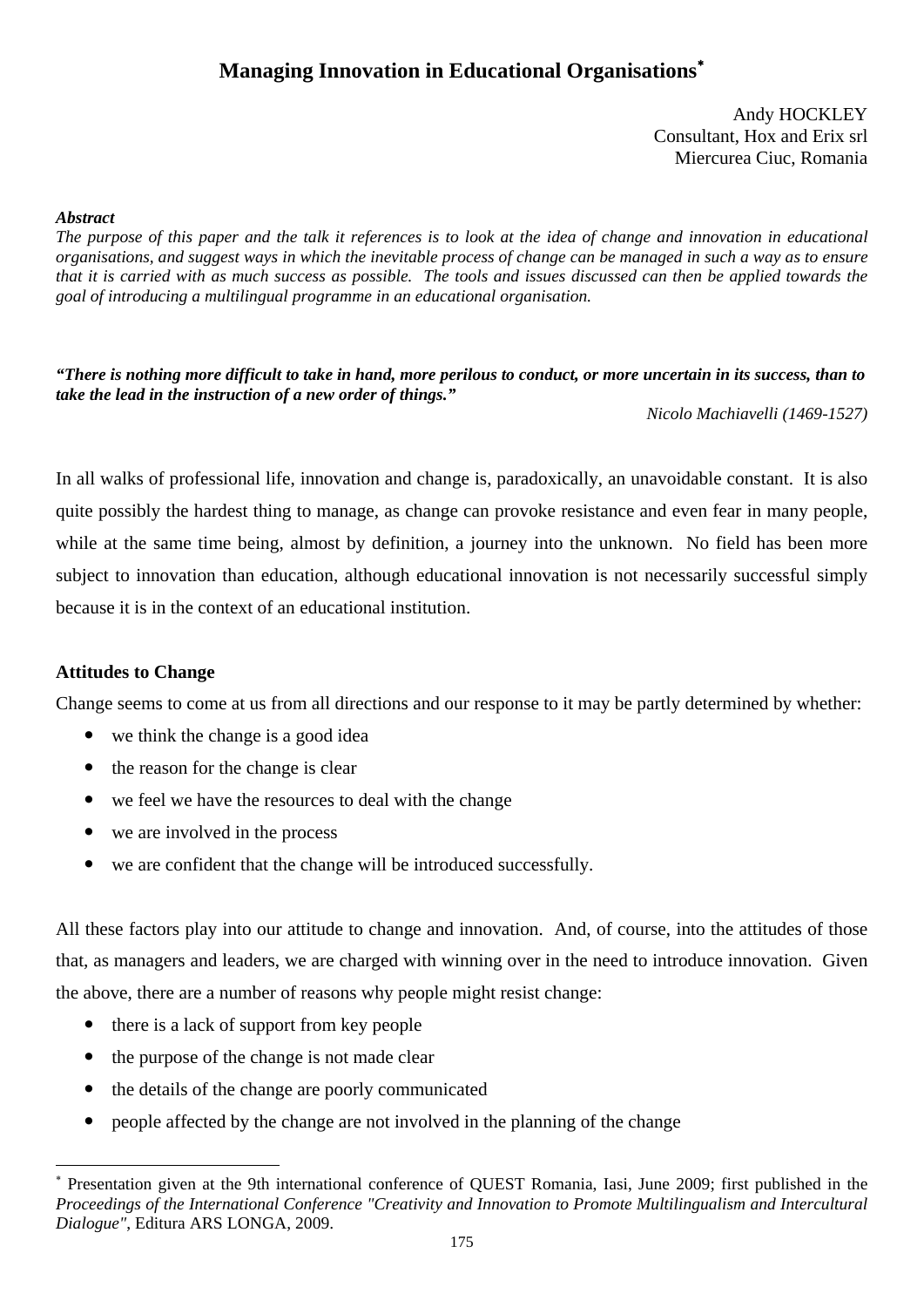- the change is introduced too quickly or too slowly
- key job characteristics are changed
- $\bullet$  fear of failure
- y people affected feel change reflects badly on their past performance
- lack of confidence in people's capacity to implement the change

#### **Strategies for dealing with resistance to change**

In the light of all this, Jeff Hiatt proposes the "ADKAR model" (Hiatt, 2003) for dealing with resistance to change. He argues that change will inevitably meet resistance, however well-meaning and positive the change appears. There are a number of strategies that can be used to reduce or overcome resistance, depending on the situation.

The acronym ADKAR stands for:

Awareness: How aware are the people affected by the change of the need for the change?

Desire: Do those affected support the change. Are they in favour of it, neutral towards it or opposed to it? Knowledge: Do people have the relevant training to perform the tasks for their new role as a result of the change?

Ability: Do people have the necessary skills and knowledge to make the change itself Reinforcement: Are people getting the support they need. In what areas do they need additional reinforcement?

To make innovation successful, all of the above factors have to be taken into consideration. Those affected need to be clear about the reasons why the change is taking place, and once aware they have to want to make the change. At that point, they then have to know that they will get the necessary training and support in moving forward (and also they need to believe that others will get the same support). Communication is key. Different people want to know the answers to different questions when they are communicated with/learn.

- 1. What is this about?
- 2. Why is this important?
- 3. How can this be done?
- 4. What are the implications for me and others?

# **Educational Innovation**

Michael Fullan has spent decades researching and writing about managing change in education, and has reached some thoughtful conclusions on factors that influence success and failure in what he calls 'educational reform'. He concludes that among the reasons for failure are the following:

1. Believing that complex problems can be solved quickly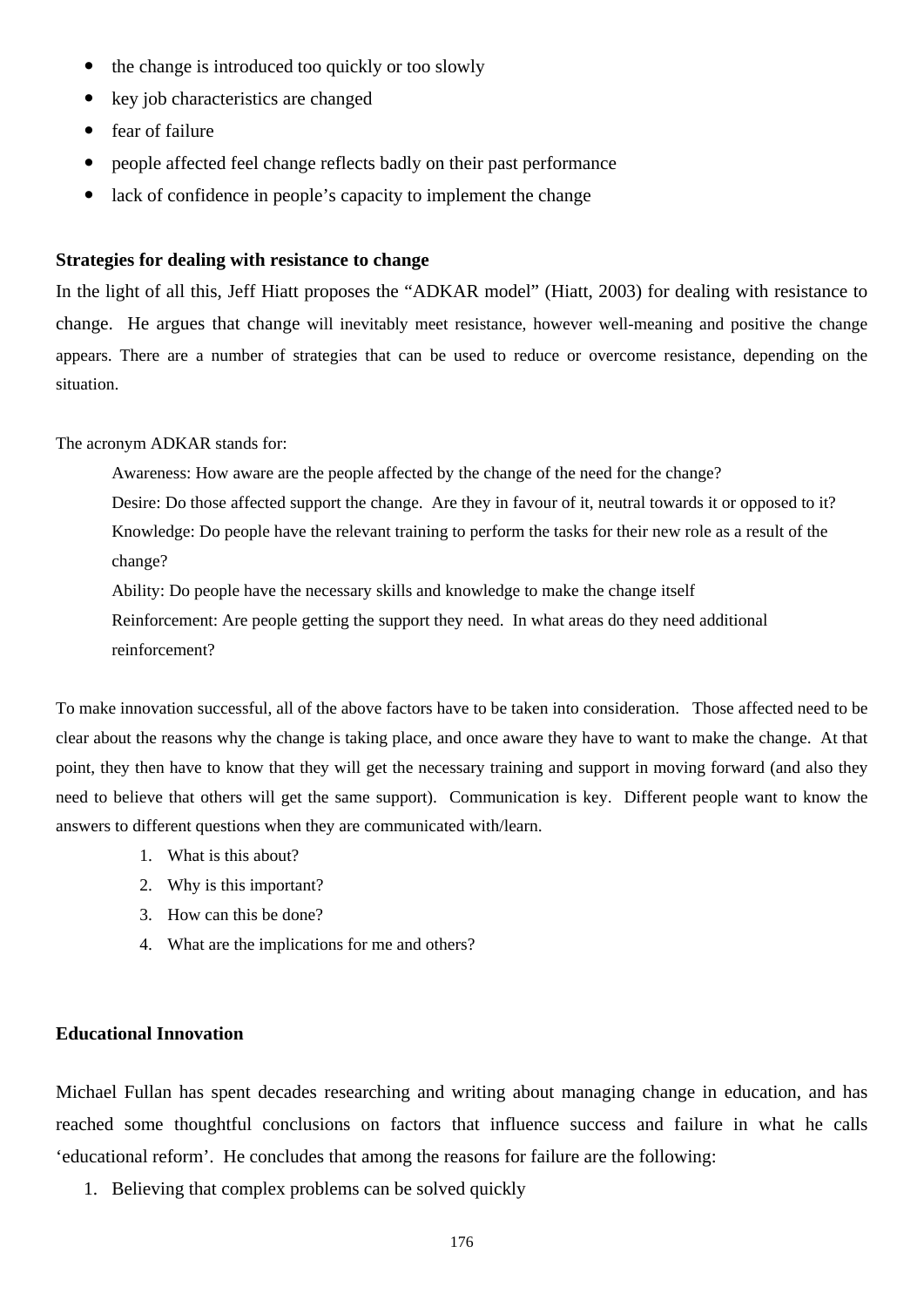Complex problems, by definition, do not have a simple solution. There is also no linear solution, which will just "cure" the problem, and leave nothing else changed.

2. Adopting innovations which have only symbolic benefit

Sometimes it seems that we undergo change for change's sake. The change itself is superficial and in fact has no real benefit to the organisation. This will not only lead to possible failure in the innovation at hand (people will realise that it is only symbolic gesture) but is also likely to lead to greater cynicism and reluctance in future innovations.

3. Responding too quickly to fads and fashions

There is a fine balancing act between being quick to respond to the changing world and making sure ones organisation remains at the cutting edge, and responding to fads which turn out to be nothing more, leading the organisation up blind alleys, and causing frustration.

4. Misunderstanding resistance as an attempt to block, rather than as indicating a need for help and support

> This one is arguably the most crucial. The resistance of staff or others to a particular innovation should not be read as an attempt to block. It much more frequently indicates a need on their part for some help and support. Go back to the ADKAR model and try and work out where the lack is.

5. Allowing pockets of success to fail through lack of support

It can happen that through a change process, some people or departments seem to move more quickly and successfully than others. This does not mean that they can be safely ignored while resources and time are directed at those who seem to be struggling. People continue to need support and reinforcement throughout the process (and beyond!)

He goes on to suggest strategies for success, including an understanding and realisation of the following truths:

- Change is a learning process (and therefore needs to be regarded as such)
- Change is a journey, not a blue print it involves not just one-off solutions, but continuous planning and adjusting
- Problems arise from the change process; these are natural and expected and must be identified and solved
- Change is resource hungry (to be successful, this fact must be recognised, and, implicitly, provision must be made)
- Change requires local power to manage it; it can't be managed by remote control from a central power source
- Change is systemic: it involves linkages and interconnections among many systems and issues in the organization.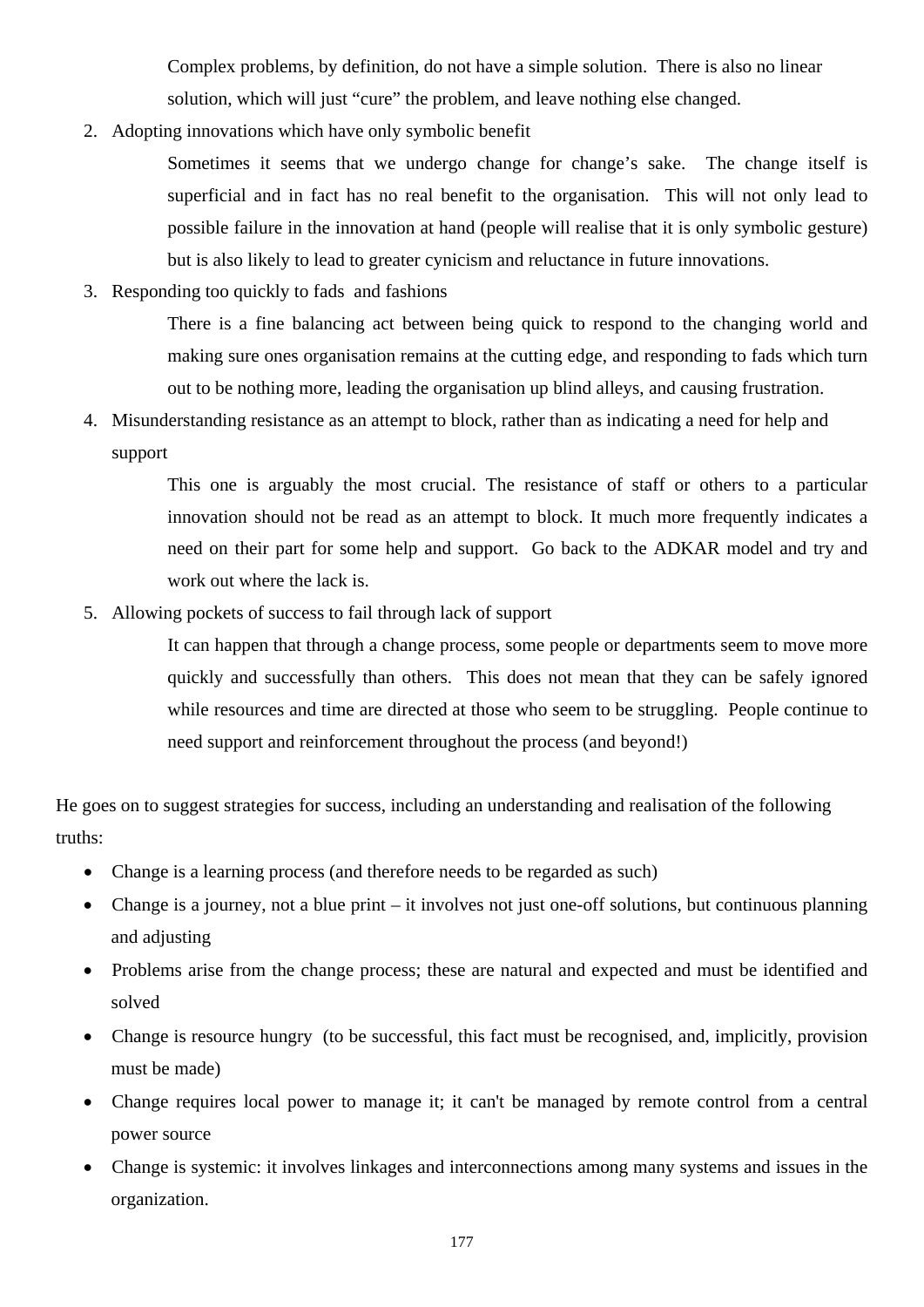Complex problems, such as setting up a new course, introducing or changing coursebooks, or developing a multilingual programme cannot be dealt with quickly. Ultimately, successful innovation results in an improvement in relationships and the ways of doing things in an organization, outcomes which should not be underestimated.

# **Managing a change effectively**

Based on some of the above mentioned criteria and ideas – from Fullan and the ADKAR model, as well as from other sources, outlined below is a three step process to introducing a multilingual programme in an educational organisation.

#### **1. Planning**

As much as possible the process of establishing the vision should be carried out collaboratively, with as many stakeholders involved as possible. As with all planning activities, it is important not only to establish the vision or goal but also to ensure that the current situation is accurately analysed. So, to take our multilingual programme, with as much input as possible and in as participatory way as possible, envisage the future state – the one with the multilingual programme already established. What does it look like? What languages will be included? How does it benefit the organisation and the working lives of those who are part of it? How does it benefit and impact the wider community and other stakeholders? With that in mind, look at where the organisation is now along the road to such a future state. What is the current situation in detail? What languages are already taught? A SWOT – strengths, weakness, opportunities, threats – analysis is often useful at this point).

Having done this, and having made sure that benefits of the proposed change outweigh the costs, it is time to plan in a more purposeful way. Set as many SMART objectives as you need to reach the ultimate goal. (SMART objectives are specific, measurable, agreed, realistic, and timebound). Be clear about the outcomes you hope to achieve. If people within the organisation who will be expected to be involved in the process were not involved in the initial vision work, then ensure that you have communicated clearly the rationale for the plan, the benefits it will bring, and the role that people will play. Together, draw up a plan to achieve the objectives – what tasks will need to be carried out, what is the timeline, who will be responsible for each?

Finally, think about monitoring and evaluation. What standards and benchmarks will you set? How will you measure the success of your activities? What will be done with the results of your evaluations of the process. At a basic level the monitoring and evaluation plan should answer the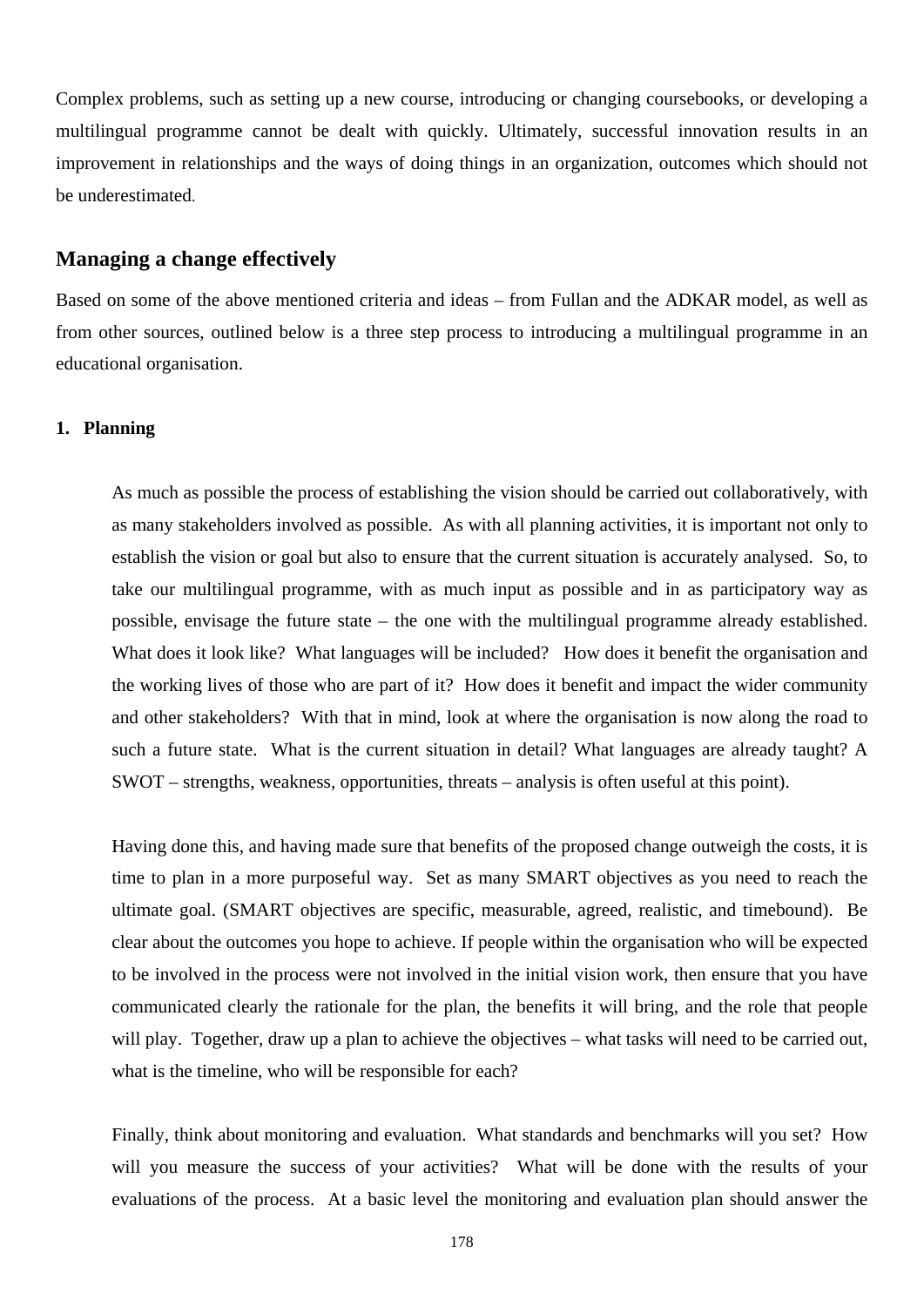following simple questions: What will be evaluated? How will it be evaluated? When will it be evaluated? Who will evaluate it? And what will be done with the results of the evaluation?

# **2. Implementation**

Having planned your activities thoroughly, the implementation stage takes care of itself, to some extent. But it's important to be sure that you (the manager/leader of the change process) are constantly on hand to offer support, training where needed, encouragement, resources as required and reinforcement.

It may be that during planning you as a group decided to pilot one new language course in your envisioned multilingual programme. Then the pilot is an initial step in the overall implementation. What was learned from the pilot? How can it inform the plan going forward?

The plan's sponsor (in this case, this is likely to be the person who is ultimately responsible for the project – the director of the organisation, for example) needs to be active and visible in his/her support for the project. Coaching and training needs to be offered – support, encouragement, training and particularly time are all essential. Resistance, as we have seen, is to be expected. When it arises, review and analyse it. What can we learn from this resistance? What lack is it highlighting? What help or support is actually needed?

Above all it is essential to communicate. To make sure communication and feedback is endemic throughout the organisation and to ensure that you, the leader, are constantly in touch with those who are critically involved in the process, and to ensure that any important information you have learned through this contact is communicated on through the organisation.

# **3. Reinforcement**

As you go forward with the change, make sure that people are reinforced in their successes and supported with any problems that arise. Establish short term wins – make sure that short term goals are visible and quickly achievable, such that there is clear and visible progress. Having achieved these milestones, ensure that they stick – that they are not forgotten in the rush towards the next one. As we saw before, make sure that pockets of success are not ignored to focus resources on areas which seem to need more support.

Keep evaluating the process – make sure you follow the monitoring and evaluation plan and keeping track of what is happening, how successful the change is proving to be, and what indicators there are.